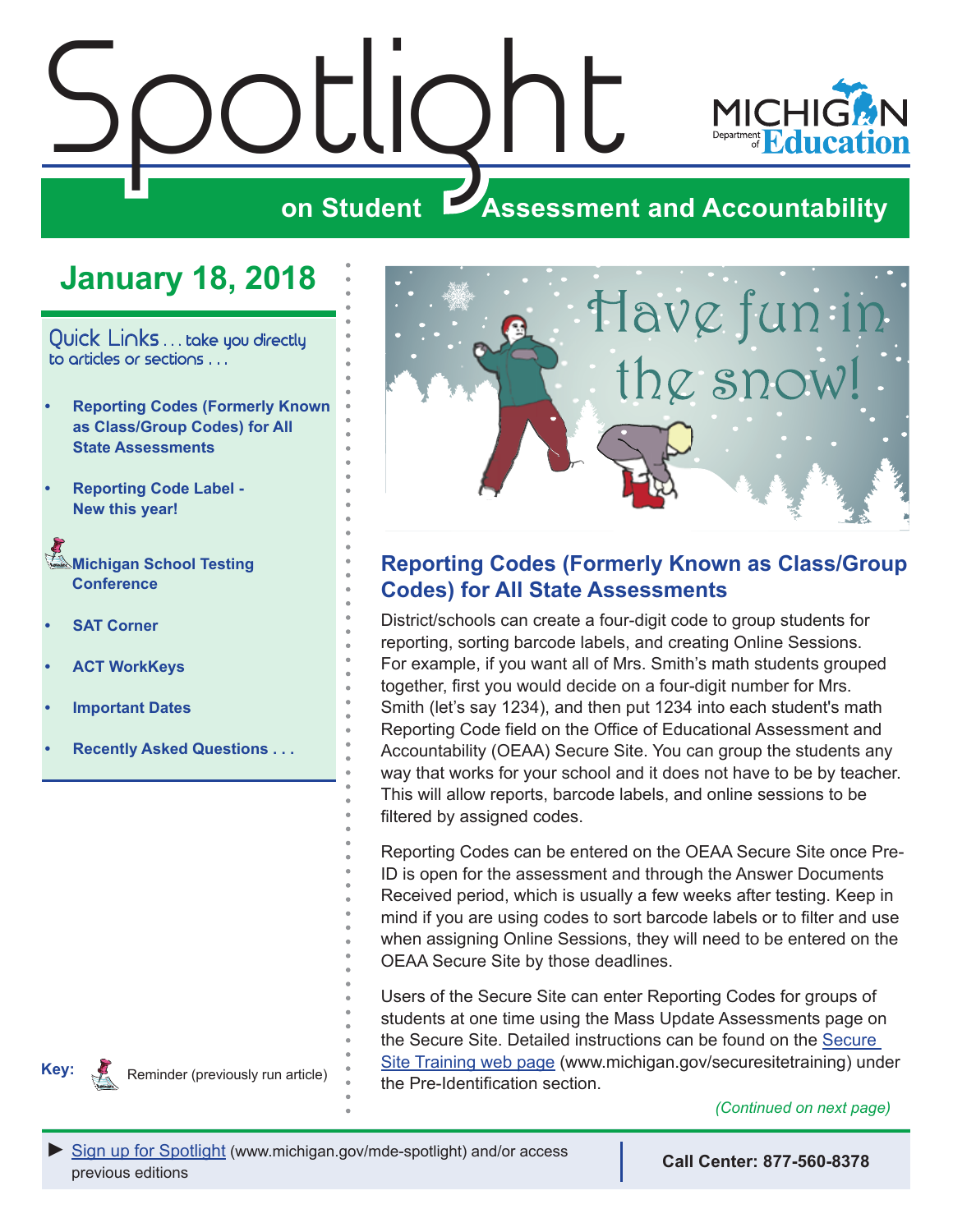# <span id="page-1-0"></span>**on Student Assessment and Accountability** Spotlight

Reporting Codes are optional and are not used by the Office of Educational Assessment and Accountability (OEAA) for reporting in any way.

#### **How do Reporting Codes affect Paper/Pencil Barcode Labels?**

If you are a paper/pencil school for M-STEP and/or MI-ACCESS and reporting codes are entered prior to the barcode labels pre-ID deadline of February 13, the barcode labels will come sorted and grouped by the Reporting Codes. This is only available for M-STEP and MI-ACCESS Functional Independence and is not true for SAT, WorkKeys, PSAT 8/9, PSAT 10 and WIDA ACCESS for ELLs 2.0.

#### **How can I use Reporting Codes with Online Sessions?**

If you create Reporting Codes prior to putting students testing online into Online Sessions in the OEAA Secure Site, you can filter the students on the Online Sessions page by Reporting Code. For example, if you have assigned a reporting code to Mrs. Smith's math class, 1234, you can filter the list of students on the Online Sessions page, after you have created a math session, by entering 1234 under the Reporting Code column and then selecting all students and putting them into a math online session.

You do not have to set up your Online Sessions the same way students are grouped with Reporting Codes. You can create completely different groups. The Reporting Code is just available on the Online Sessions screen to filter students if it is helpful for you.

#### **How does use of Reporting Codes affect reports and the Student Data Files for the different assessments?**

• M-STEP, MI-Access, and Early Literacy reports on the Dynamic Score Reports page can be filtered by Reporting Codes. Reporting Codes are included in the Student Data File. If a label is created (see the next article), the label will also be included in the Student Data File.

- SAT, PSAT 8/9, PSAT 10, and WorkKeys and Student Data Files will include the Reporting Codes. Reporting codes will not be included on any additional reports. If a label is created (see article below), the label will also be included in the Student Data File.
- Reporting Codes will NOT be included in reports or the Student Data File for WIDA ACCESS for ELLs, and therefore should not be used for WIDA ACCESS for ELLs 2.0.

## **Reporting Code Label - New this year!**

If your district or school choses to use Reporting Codes to filter state assessments scores by teacher or groups, you can now add a label to the reporting code used. For example, if you assign 1234 as a reporting code for a group of students in math, you can go to the Reporting Code screen on the OEAA Secure Site and create a label. The label could be a teacher's name such as Nancy Smith, or a group name such as Advanced Mathematics, etc. You can use alpha or numeric characters or a combination of the two.

The use of reporting codes and labels can be helpful to filter reports by teacher or a group when it is time to distribute student's scores out to various staff members.

Remember, neither the MDE nor OEAA use the reporting codes or labels for anything. This use is optional and up to the district or school whether/how they would like to take advantage of this functuality.

The Reporting Code Label will appear in the data file for all state assessments and will appear on applicable reports for M-STEP, MI-ACCESS and Early Literacy and Mathematics Benchmark (K-2).

For detailed instructions on Reporting Code Labels, go to the [Secure Site Training web page](http://www.michigan.gov/mde/0,4615,7-140-22709_57003---,00.html) (www.michigan. gov/securesitetraining) and click on [Reporting Code](http://www.michigan.gov/documents/mde/Reporting_Codes_Instructions_609853_7.pdf)  [Labels](http://www.michigan.gov/documents/mde/Reporting_Codes_Instructions_609853_7.pdf) under the Pre-Identification of Students section.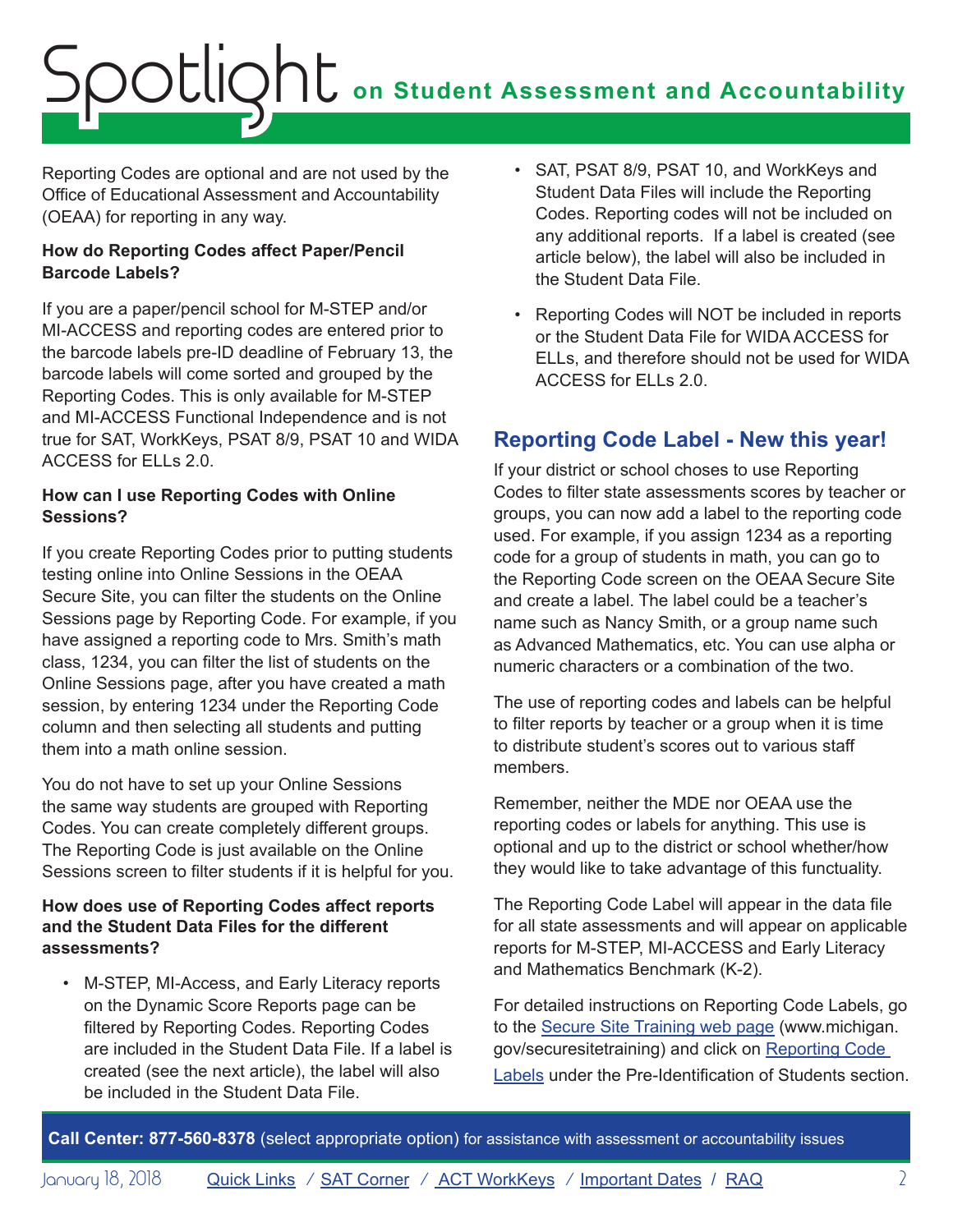## <span id="page-2-0"></span>**K**<br>Michigan School Testing Conference

The 2018 Michigan School Testing Conference (MSTC) will be held **February 13–15, 2018** at the Kensington Hotel in Ann Arbor, MI. The mission of MSTC is to provide educators with professional learning opportunities about assessment, as well as information on national, state, and local assessment programs and trends. The conference is unique in its match to the needs of Michigan educators, featuring examples of outstanding practices from local educators, as well as state- and nationally-renowned experts in the field.

The conference workshops are offered on **Tuesday, February 13, 2018** from 8:30–11:45 AM and 1:00– 4:15 PM, with registration beginning at 7:30 AM. A light lunch will be offered for all conference workshop attendees.

The regular conference takes place on **Wednesday, February 14** and **Thursday, February 15, 2018**. Keynote presenters include Andrew Ho (Harvard), Andy Middlestead (MDE), and Mark Reckase (Michigan State University).

For conference program information and registration, go to the [MSTC online registration site](http://gomasa.org/events/2018-michigan-school-testing-conference/) ([http://gomasa.](http://gomasa.org/events/2018-michigan-school-testing-conference/) [org/events/2018-michigan-school-testing-conference/](http://gomasa.org/events/2018-michigan-school-testing-conference/)).

## <span id="page-2-1"></span>SAT Corner

 *Information on SAT*™*, PSAT 8/9*™*, and PSAT10*™ *provided by the College Board*

### **Questions about Spring PSAT 8/9, PSAT 10, or SAT?**

- call the Michigan Educator Hotline: 866-870-3127 (select Option 1)
- email [michiganadministratorsupport@](mailto:michiganadministratorsupport%40collegeboard.org?subject=) [collegeboard.org](mailto:michiganadministratorsupport%40collegeboard.org?subject=)

The state-allowed accommodations dashboard is now available in SSD Online. For more information on state-allowed accommodations, see the [November 16, 2017 edition of Spotlight.](http://www.michigan.gov/documents/mde/Spotlight_11-16-17_606234_7.pdf) (http://www.michigan.gov/documents/mde/ Spotlight\_11-16-17\_606234\_7.pdf)

**Reminder:** Schools that are participating in the Michigan-provided PSAT 8/9 for 9th grade, PSAT

10 for 10th grade, and SAT School Day do NOT place orders in the College Board test ordering site. Orders are created based on the number of students pre-ID'd in the Secure Site by February 13, 2018. If you are participating in the Michiganprovided assessments and have placed an order, please return to the test ordering site to cancel your order for these assessments as soon as possible.

#### **Nonstandard Administration Report (NAR)**

The Services for Students with Disabilities (SSD) coordinator can access the nonstandard administration report (NAR) approximately four weeks prior to test day to help organize testing for accommodated students.

*(Continued on next page)*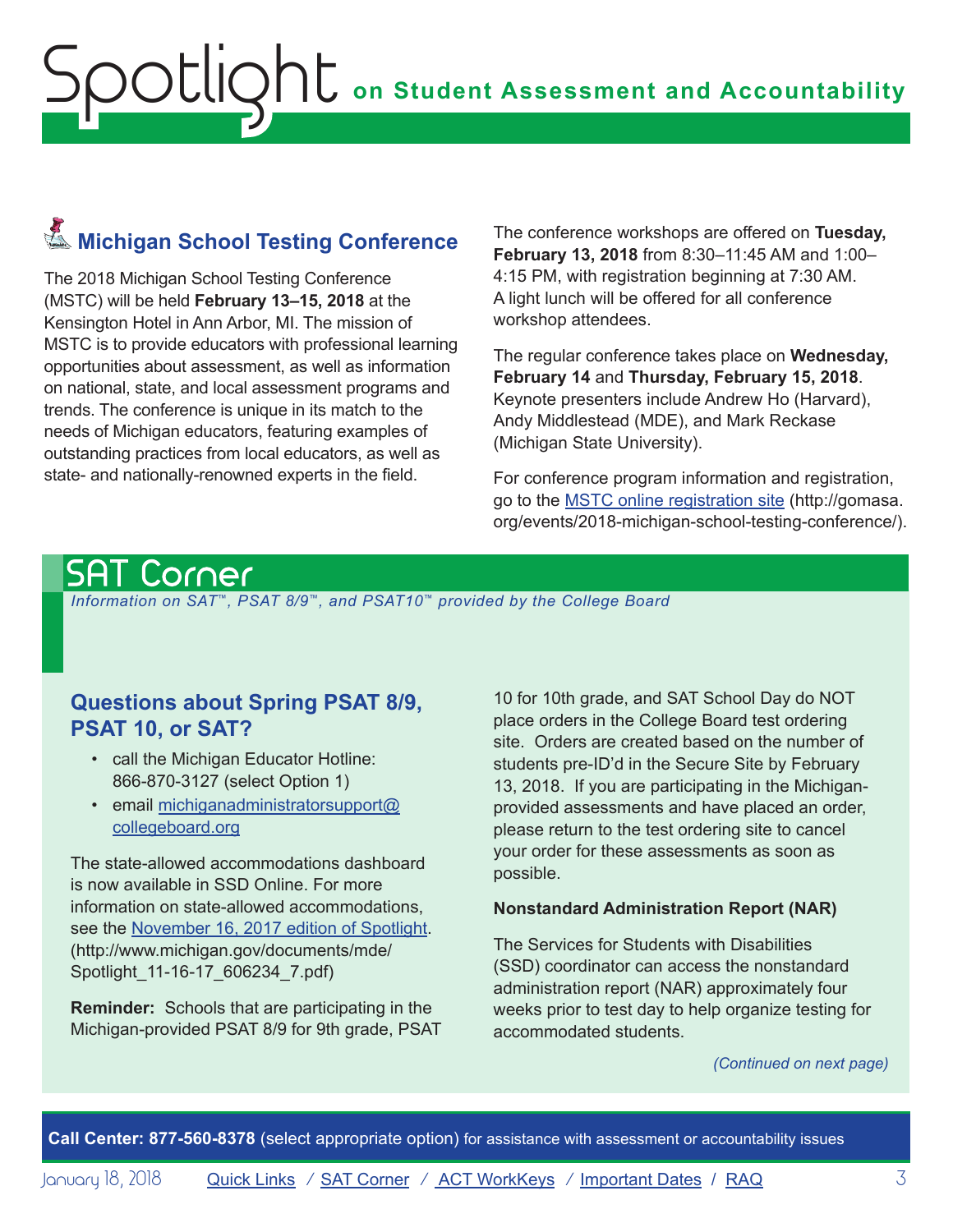<span id="page-3-0"></span>The NAR for the SAT with Essay has been enhanced this year to include the student's test book color, testing group, script name, whether a student tests over one day or two, and whether a student is approved to test in the accommodated testing window (April 10-24, 2018).

The NAR for PSAT 10 and PSAT 8/9 will include all students approved for accommodations. Any student listed on the NAR for the PSAT-related assessments can test in the accommodated testing window.

To assist you in room and staff planning before the NAR is available, view the [accommodations](https://collegereadiness.collegeboard.org/pdf/michigan-accommodations-categories.pdf)  [matrix](https://collegereadiness.collegeboard.org/pdf/michigan-accommodations-categories.pdf) (https://collegereadiness.collegeboard.org/ pdf/michigan-accommodations-categories.pdf) available on the College Board website.



<span id="page-3-1"></span>Information on ACT WorkKeys<sup>®</sup> provided by the ACT<sup>®</sup>.

### **Order Initial Materials and Pre-Identify Students**

The window to order ACT WorkKeys standard-time and accommodations materials and submit student data for Pre-ID barcode labels for the initial test dates (April 11 - 24, 2018) is January 8 – February 13, 2018, 5:00 PM ET, using the [OEAA](http://www.michigan.gov/oeaa-secure)  [Secure Site](http://www.michigan.gov/oeaa-secure) ([www. michigan.gov/oeaa-secure](http://www.michigan.gov/oeaa-secure)).

Directions for these activities can be found on the [Secure Site Training web page](http://www.michigan.gov/securesitetraining) ([www.michigan.](http://www.michigan.gov/securesitetraining) [gov/securesitetraining](http://www.michigan.gov/securesitetraining)) under the **Material Order** section and the **Pre-Identification of Students** section.

Test materials will be sent to the WorkKeys Coordinator mailing address as listed in the [Educational Entity Master \(EEM\)](www.michigan.gov/EEM) ([www.michigan.](www.michigan.gov/EEM) [gov/eem](www.michigan.gov/EEM)). Refer to the [December 14, 2017](http://www.michigan.gov/documents/mde/Spotlight_12-14-17_608699_7.pdf)  [Spotlight](http://www.michigan.gov/documents/mde/Spotlight_12-14-17_608699_7.pdf) for more information about confirming contact information and updating EEM.

### **Training Packets**

Training Packets will be shipped to participating schools the week of January 22, 2018. They will contain copies of the answer documents, the manuals, and other administration materials to help you familiarize yourself with the ACT test administration policies, requirements, and procedures. Additional copies of these materials will be sent in your initial shipment of test materials.

#### *(Continued on next page)*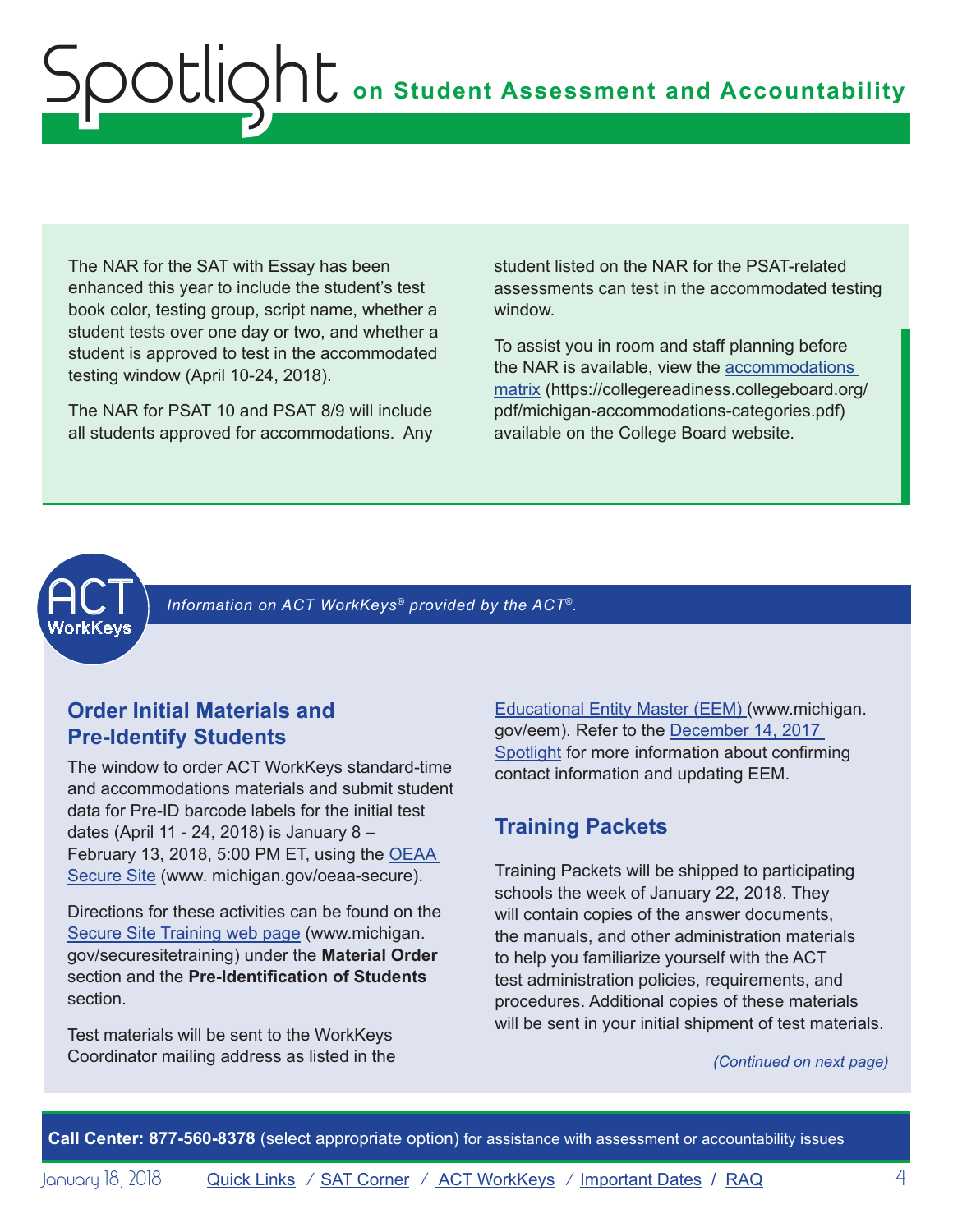## **Register for ACT WorkKeys Q&A Session**

ACT will be hosting two optional WorkKeys Question and Answer webinar sessions in preparation for the April test administration. To register for a session, please use the links in the following table. Registration must be completed 48 hours prior to the selected session date. Each session will be recorded and posted to the ACT hosted website in the **Preparation** stage, for those unable to attend.

| Date                   | Time<br>(eastern time) | <b>Registration Link</b>           |
|------------------------|------------------------|------------------------------------|
| Tuesday,<br>February 6 | 10:00-11:00 AM         | act.ilinc.com/<br>register/kfjssxx |
| Tuesday,<br>March 20   | 3:30-4:30 PM           | act.ilinc.com/<br>register/bwtkkjx |

## **WorkKeys 2.0 Student Resources and Practice Tests**

To assist students in preparing for the WorkKeys assessment, they may go to [ACT WorkKeys](https://www.act.org/content/act/en/products-and-services/workkeys-for-employers/assessments/preparation.html)  [Preparation](https://www.act.org/content/act/en/products-and-services/workkeys-for-employers/assessments/preparation.html) [\(https://www.act.org/content/act/en/](https://www.act.org/content/act/en/products-and-services/workkeys-for-employers/assessments/preparation.html) [products-and-services/workkeys-for-employers/](https://www.act.org/content/act/en/products-and-services/workkeys-for-employers/assessments/preparation.html) [assessments/preparation.html](https://www.act.org/content/act/en/products-and-services/workkeys-for-employers/assessments/preparation.html)) for more information on the curriculum, preparing for the tests (including FREE sample items), the National Career Readiness Certificates (NCRCs), and

understanding their scores. There are also FREE Online Practice Tests (there is a charge for the 1.0 practice tests but the 2.0 practice tests are FREE). The sample items and the online practice test contain the same item types and stimuli as the paper tests the students will take in April.

## **Contacting ACT**

If you have questions, you may:

- 1. contact ACT via the [Contact Us web page](http://www.act.org/aap/state/contact.html) [\(www.act.org/aap/state/contact.html\)](www.act.org/aap/state/contact.html)
- 2. call ACT at 800-553-6244 9:30 AM – 6:00 PM ET
	- standard time: ext. 2800
	- accommodations: ext. 1788
- 3. email accommodations questions to [ACTStateAccoms@act.org](mailto:ACTStateAccoms%40act.org?subject=)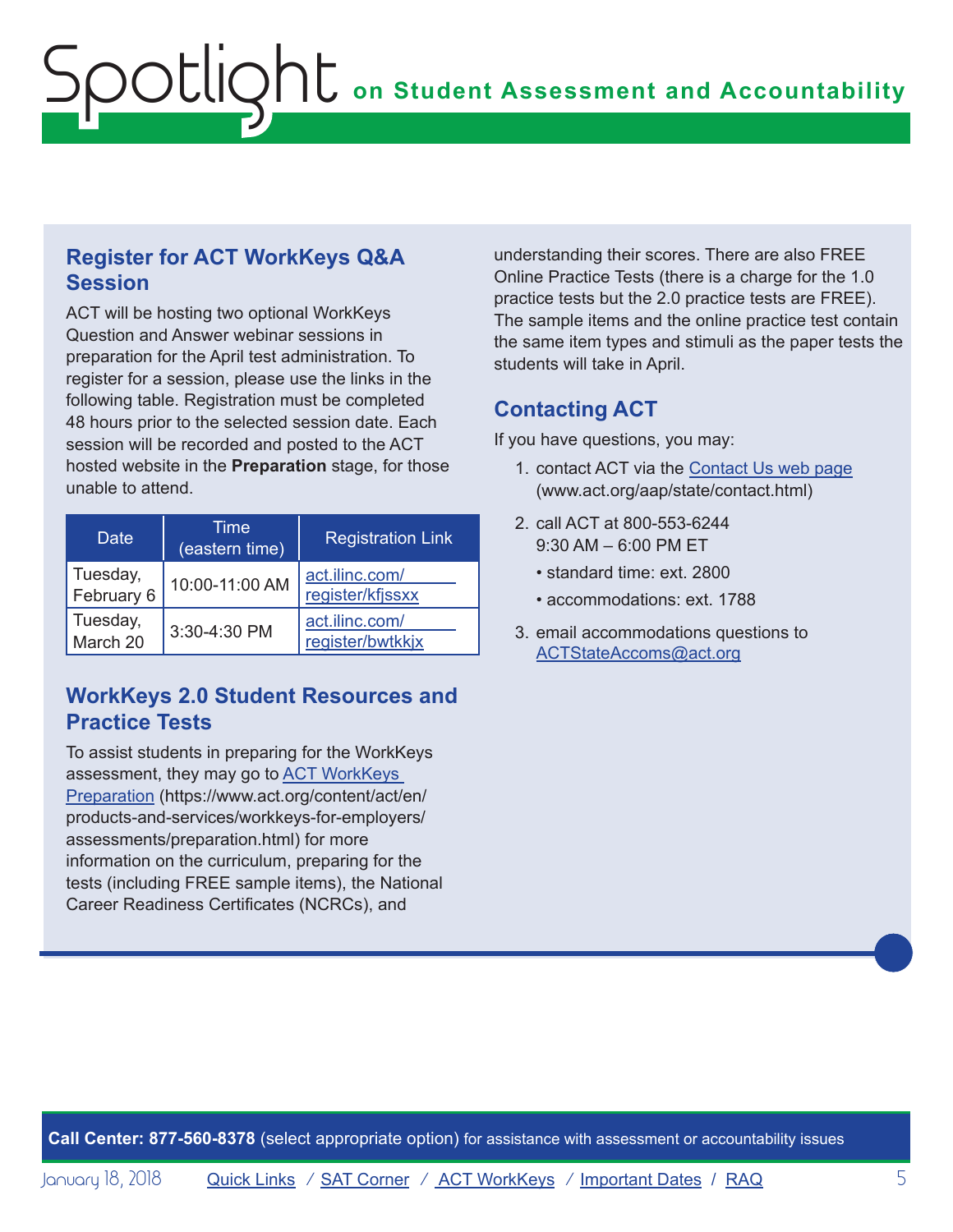# <span id="page-5-0"></span>**ONE** on Student Assessment and Accountability potlic

## <span id="page-5-1"></span>**Important Dates**

## **January 2018**

#### **Now – February 5, 2018:**

• Window for **WIDA** Test Exceptions in the OEAA Secure Site

#### **Now – February 19, 2018:**

• **SAT**, **PSAT 10**, **PSAT 8/9** College Board accommodation request window

#### **Now – February 13, 2018:**

- **M-STEP**, **MI-Access**, **SAT**, **PSAT 8/9**, **PSAT 10**, and **WorkKeys**:
	- $\cdot$  Pre-ID students for printed barcode labels
	- $\bullet$  verify and adjust initial material orders

#### **Now – February 26, 2018:**

• **M-STEP**, **MI-Access**, and **Early Literacy & Mathematics** – place students in online test sessions through the Secure Site

#### **Now – February 19, 2018:**

• **SAT**, **PSAT 10**, and **PSAT 8/9** state-allowed accommodation request window

#### **Now – March 8, 2018:**

• **M-STEP, MI-Access,** and **Early Literacy & Mathematics** Alternate INSIGHT Availability Request window for schools that hold regular instructional hours after 4:00 PM and plan to schedule test sessions that extend beyond 4:00 PM – submit request

#### **Now – March 23, 2018:**

• **WIDA** AMS Test Setup Available

#### **Now – May 22, 2018:**

• **M-STEP** and **MI-Access** Off-Site Test Administration Request window for individual students, such as homebound or expelled with service students – submit request.

#### **January 30, 2018:**

• **WIDA** Initial Materials arrive in districts

## **February 2018**

#### **February 6, 2018, 10:00–11:00 AM:**

• **ACT WorkKeys** Q&A Session - pre-registration is required: act.ilinc.com/register/kfjssxx

#### **February 5, 2018 – March 23, 2018**

• **WIDA ACCESS for ELLs** and **WIDA Alternate ACCESS for ELLs** testing window

## **March 2018**

#### **March 20, 2018, 3:30–4:30 AM:**

• **ACT WorkKeys** Q&A Session - pre-registration is required: act.ilinc.com/register/bwtkkjx

**Call Center: 877-560-8378** (select appropriate option) for assistance with assessment or accountability issues

January 18, 2018 **[Quick Links](#page-0-0)** / **[SAT Corner](#page-2-1)** / **[ACT WorkKeys](#page-3-1)** / **[Important Dates](#page-5-1) / [RAQ](#page-6-0)** 6